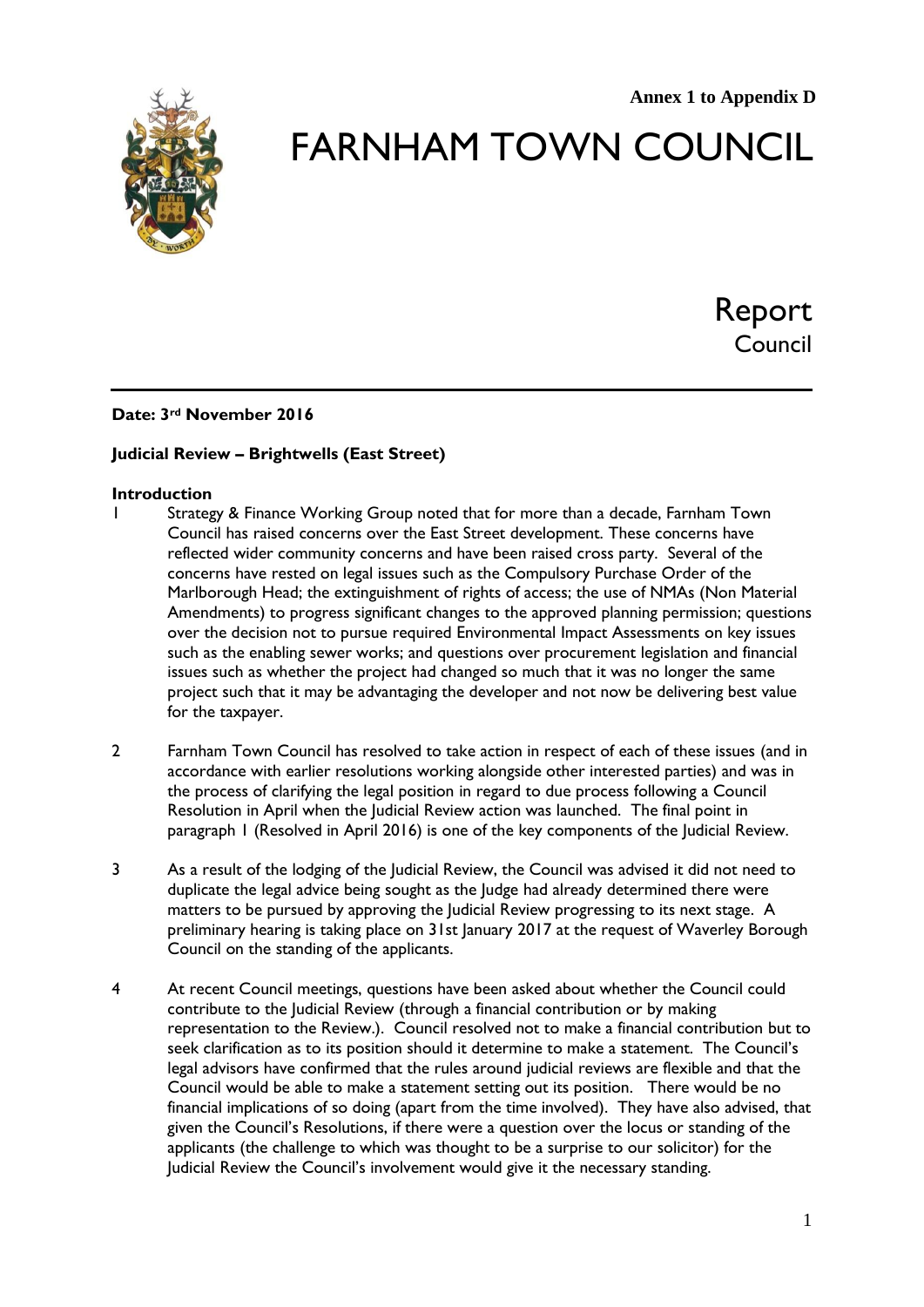- 5 Previously the solicitor had advised that the claim seemed a sensible one (in terms of the Council's resolution) and that the fact that it was given approval to progress showed that the Judicial Review had merit, given the small number that do not progress beyond the initial application. The Council's solicitor had also said (earlier) that it may be sensible for the Council to make representation to the Judicial Review if permission to proceed was granted.
- 6 As Farnham Town Council has been concerned to clarify that the development was progressing lawfully, the Judicial Review will give a definitive external independent legal assessment resolving the matter of value for money for the taxpayer.
- 7 Attached are a range of documents setting out the factual position of Council resolutions relating to East Street (Brightwells) development going back to 2004. This is not a comprehensive list of decisions but gives a clear indication of the nature of the concerns from the outset. Annex 12 sets out some of the questions and responses of the solicitor advising the Council and is by convention exempt information.
- 8 The decisions to date also set out how the Town Council supports a development in principle but does seek to influence an amended plan especially if it can improve viability.
- 9 Strategy & Finance sought confirmation that if the Town Council made a statement to the Judicial Review on its decisions it would not incur any costs of the Judicial Review. It also sought clarification of the position if the Judge found that there was no standing whether this might have implications for the Council. Based on advice received, the Council could make it clear in its covering letter that it wanted to set out its historical concerns on the matter for determination once and for all on due process, but it did not wish to be joined as a party to the Judicial Review. This would therefore protect the Council's interests.

## **Recommendation**

**Strategy and Finance Recommends to Council that Farnham Town Council makes representations to the Judicial Review setting out the Council's long standing concerns over the development reflecting past actions and welcoming the clarification of matters without getting further involved financially.**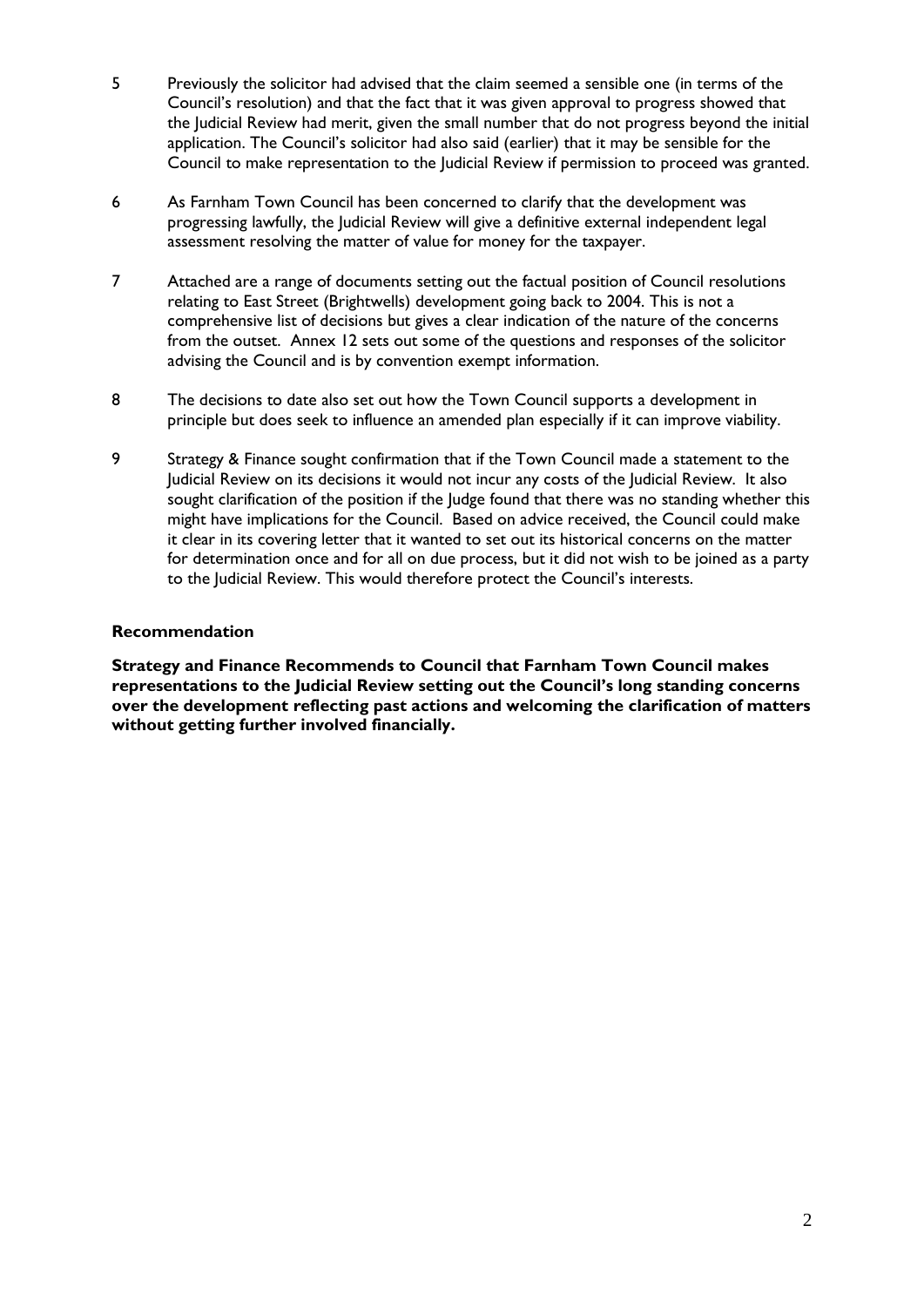#### **2016 28th APRIL**

C192/15 Cllr Ward reported on discussion by Strategy & Finance on the Motion passed at the Annual Town Meeting of Electors. Broadly Farnham Town Council supports the regeneration of what was once called the "East Street Area of Opportunity" but had previously expressed a number of concerns about how the project was being handled. It was a matter of record that FTC opposed the Compulsory Purchase Order for the Marlborough Head which was eventually granted as the developers claimed that the retail space was needed to make the project viable.

> Cllr Ward said that the Strategy & Finance Working group sympathised with the concerns expressed by its citizens about the continual use of NMAs (Non Material Amendments) which seem to have dramatically altered the approved project and understood concerns that this may have financially advantaged the selected developer. However, the Working Group felt that an open-ended financial commitment to support legal action was not appropriate at this stage, but considered that the Town Council should take Counsel's Opinion as to whether due process had been followed. Cllr Ward added that being well aware that Counsel's opinions were often coloured by the way the question was formulated, the Town Council should use a solicitor experienced in these matters as an adviser to ensure that it obtained the desired information in an unbiased manner.

> Cllr Ward concluded his introduction by saying that the Working group also thought that the proposed Sewage and other works which would bring considerable disruption to Farnham should be the subject of an EIA (Environmental Impact Assessment). Cllr Williamson agreed with everything said by Cllr Ward, underlining how important it was for the Council to be seen to be listening to residents and take on board the points they make – even if they are not always agreed with. He suggested a cap should be put on the level of funding that would be expended at this stage.

Cllr Macleod said he was astonished that this was actually happening; that a developer would be using a device or loophole and that the Borough Council was not using its powers as the landowner or development partner to stop it.

Cllr Hill agreed that a cap should be applied and asked what was an appropriate sum. The Town Clerk advised that the Legal expenses earmarked reserve stood at £20,000 but that Council could adjust the reserves if appropriate. Cllr Ward said he was happy that the initial advice would not exceed the earmarked reserves figure of  $£20,000$  and he proposed this as an additional recommendation, seconded by Cllr Cockburn.

#### **It was RESOLVED by 11 votes to 2 that: Farnham Town Council:**

- **i) Ask the Secretary of State to review the Screening Opinion decision for the moving of the Sewers on the basis that they are for an EIA development and as such an EIA statement is required by legislation;**
- **ii) Take independent legal advice and Counsel's opinion, if required, to clarify: a) whether due process has been followed and b) whether the project had changed so substantially that it was no longer the same project such that it may be advantaging the developer and not now be delivering best value for money for the taxpayer; and**
- **iii) The funding for the initial advice should not exceed the earmarked reserves figure of £20,000**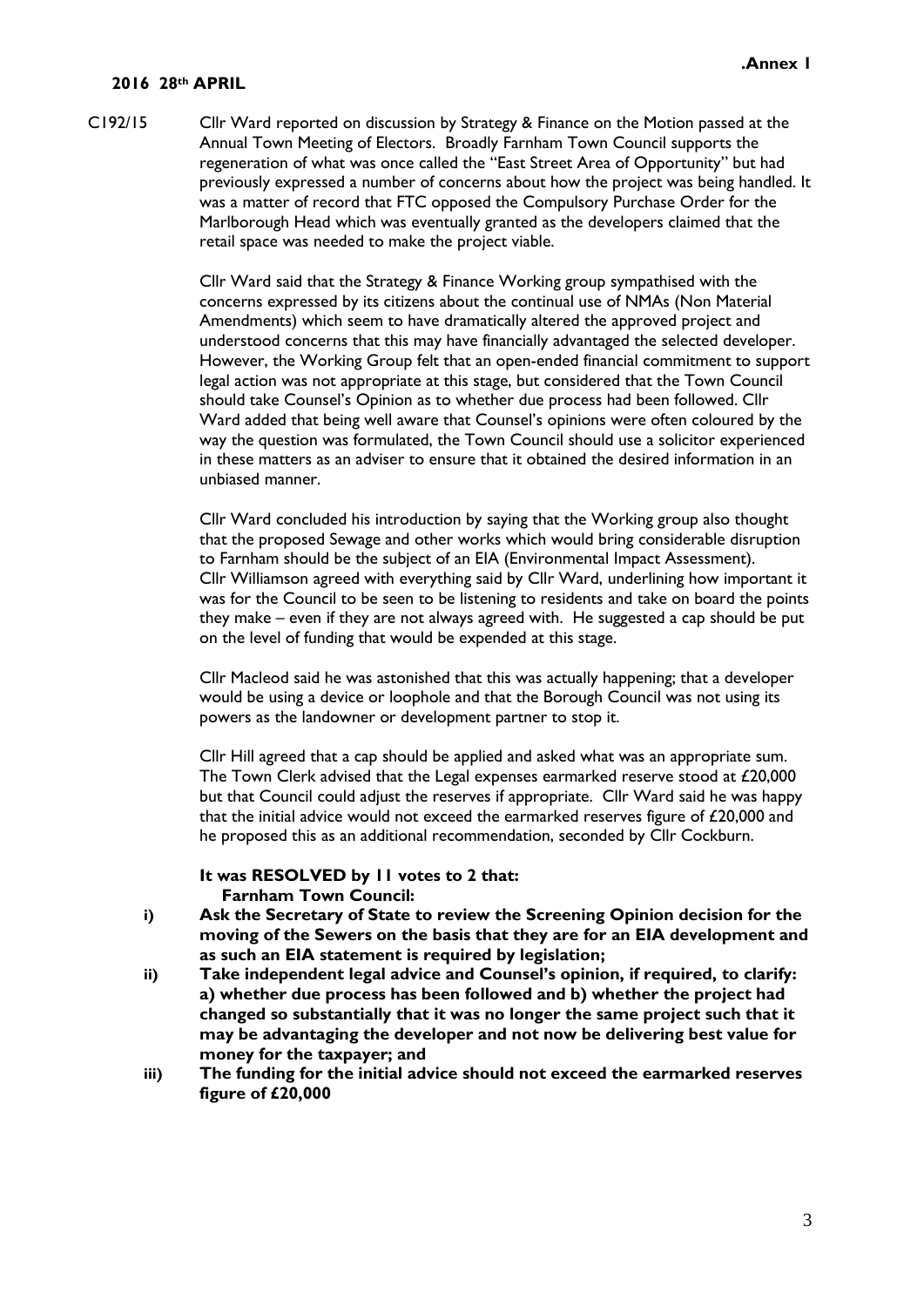# **2015 NMA/2015/0039**

C197/14 Cllr Genziani introduced the minutes of the Planning & Licensing Consultative Group meetings held on 23<sup>rd</sup> March and 13<sup>th</sup> April 2015. He commented on the reuse of older buildings that were bringing vibrancy and trade for the town.

> Cllr Genziani advised that at the most recent meeting there had been great concern over the applications for the Brightwells development that were proposed as Non Material Amendments (NMAs). The changes proposed by the application were clearly significant and did not come under the rules for NMAs. Cllr Cockburn said that Waverley Borough Council had assured councillors when the previous NMAs (which also were considered as significant changes) were considered a promise had been made that no further NMAs would be put forward for the Brightwells scheme. The suggestion of removing the bridge as an NMA was not acceptable as it was a major change requiring a full planning application.

> Cllr Frost agreed and said that everyone had fought hard for the bridge to alleviate traffic problems in the town and the bridge had to be in place before any demolition or other works took place.

> It was agreed that the proposed response to Waverley was not strong enough and the council should strongly object to the proposal.

Cllr Hargreaves said that the building of the hotel in Guildford Road also had to be taken into account and the Town would be gridlocked if the proposal went forward.

Cllr Ward said that this was a major amendment and the Town Council should be in liaison with other competent authorities to address the misnoma that this could be an NMA. There was concern that this application appeared to be trying to slip through on a faster timescale something that should be dealt with as a full application as it had a number of material considerations.

#### **It was RESOLVED** *nem con* **that:**

**The response to Waverley Borough Council on the East Street Brightwells NMA should be strengthened expeditiously with the points made by Council.**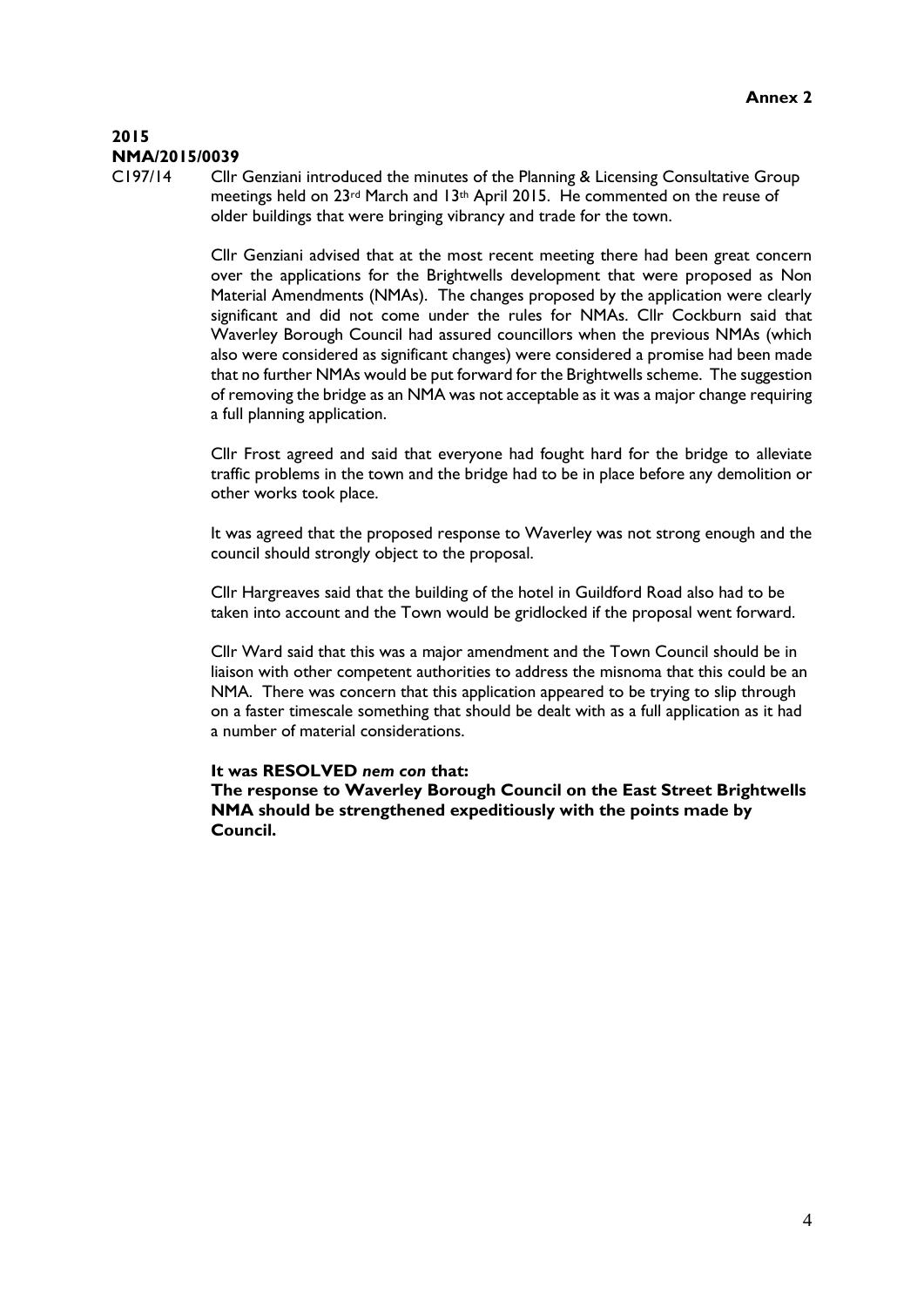#### **Letter considered by Council which needed to be strengthened is set out below:**

Mrs M Knight Waverley Planning Department The Burys **Godalming** Surrey GU7 1HR

**Iain Lynch Town Clerk** Telephone: 01252 712667 (Calls may be monitored or recorded) E-mail: [town.clerk@farnham.gov.uk](mailto:town.clerk@farnham.gov.uk)

17th March 2015

# **Application ref: NMA/2015/0039**

Farnham Town Council strongly objects to the above application for a non-material amendment to vary condition 16 of planning permission WA/2008/0279.

This application appears to seek to exploit Section 69a of the Town & Country Planning Act 2009 for NMAs, in order to bring in significant material amendments to Condition 16 through the 'back door'. The NMA legislation is designed to streamline the planning process to accommodate alterations to conditions which would make no significant difference to a permission for development.

The Local Planning Authority (LPA) must be satisfied that the amendment sought is non-material in order to grant an application under section 96A of the Town and Country Planning Act 1990. Legally, the Planning Application would remain unchanged by the decision (Sec. 73 variation of conditions). These provisions are typically used to allow insignificant changes in physical details of a development which make no difference to the impact of the development. This provision is wholly unsuitable for amendments of overwhelming public interest such as this, which will fundamentally alter the planning permission and drastically affect the public and residents of Farnham and the local economic and environmental character.

FTC is aware that problems arising from the construction period of any works, e.g. noise, dust, construction vehicles, hours of working (covered by Control of Pollution Acts) are not considered to be material in planning terms. However, even though publication of DCLG's new Planning Practice Guidance on 6 March 2014 cancelled Circular 11/95, Appendix A on model conditions has been retained. With respect to this application, this means that in order for the restrictive condition to have been applied, Waverley Borough Council, as the Local Planning Authority, must have considered that the application would have been refused if condition 16 were not imposed.

If this condition is varied, Waverley would appear to be conceding that its imposition of condition 16 was unlawful as conditions should only be used where the local planning authority is satisfied that the requirements of the condition (including the timing of compliance) are so fundamental to the development permitted, that it would have been otherwise necessary to refuse the whole permission. With this in mind, the variance of this condition cannot be non-material.

The provision provided by prohibiting development until the bridge was constructed was a material consideration presented to the Planning Committee, when approving the scheme. It would be very surprising that it could now be considered 'non-material' and essentially render the initial concerns void.

Furthermore with respect to materiality, it is clear that the amendment would result in the scheme becoming contrary to the adopted policies of the Council, notably policies M2 and M3 of the Waverley Local Plan 2002. For this reason, the variance cannot be considered non-material and should be subject to a full planning application, which should also be refused on this basis.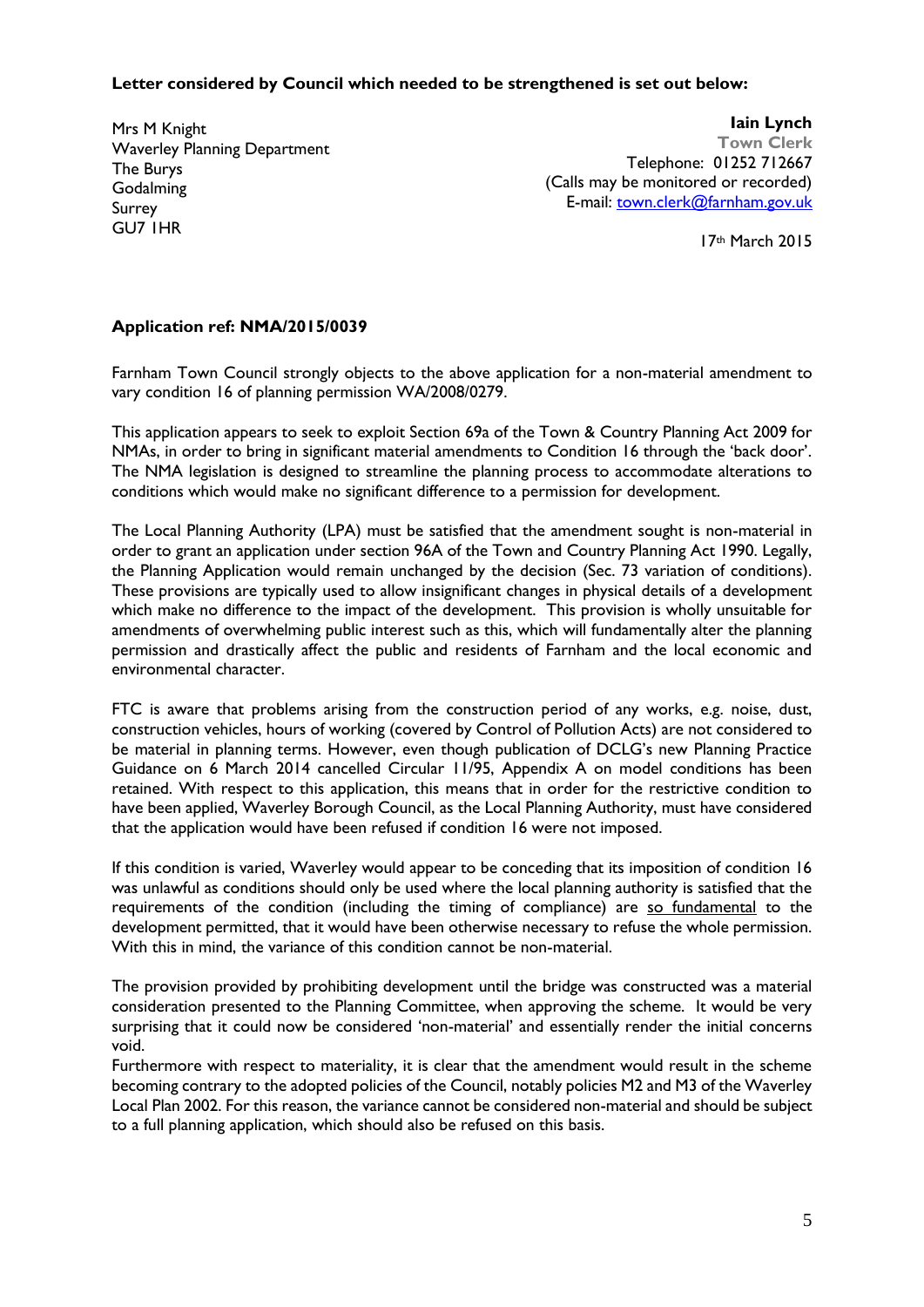Following refusal of this NMA, as with all applications under section 96A of the Town and Country Planning Act 1990, the applicant does not have rights of appeal and would need to submit a full planning application to seek approval for the proposed amendments. This would then be subject to the proper notice and consultation with stakeholders and statutory bodies, such as Surrey Highways. This is imperative as the this condition was put in place in order to ensure the development would not prejudice highway safety, the free flow of traffic nor cause inconvenience to other highway users. In addition, there were concerns about the congestion throughout the whole of farnham and the damage to the local economy that would result from the early construction traffic for this development being directed through the town centre. It should be noted that since approval of the application for this scheme, further significant development has been approved, such as that at Guildford Road (Premier Inn and Beefeater – WA/2013/1243). This would cumulatively have a significant effect on the movement of traffic in the town, contrary to Policy M2 of the Waverley Local Plan 2002. Waverley must recognise that an application which seeks to contravene the requirements of the Highway Authority is material.

As this condition includes and affects the work to demolish the Redgrave Theatre building which is permitted under listed building consent WA/2014/1926, this application cannot be a non-material amendment, as it has an effect on the existing listed building consent.

In addition, works including the laying of a new sewage system, the laying of a new utility system, and the demolition of the existing tennis club would be affected by the varying of this condition and this physical infrastructure will be affected. A full planning application should therefore be submitted.

Finally, it appears to councillors, that the purpose of this application for an NMA is to escape the time limit of the original planning application. If the LPA allows the misuse of an NMA to escape the time limit set, there will be significant negative consequences for residents and the environment and set an unfortunate precedent for other applications in the borough.

Time conditions on planning applications are required in order that changes over time in material considerations can be properly taken into account by the LPA when making planning decisions, for the proper planning of the development of the borough. The public have clearly expressed their concern over various aspects of the development and its impacts in their objections to earlier applications. The public have a right to have these issues revisited in a new planning application after the standard time has expired and taking in to account the obvious significant commercial, economic and environmental changes.

Farnham Town Council looks forward to the opportunity to comment on the full planning application in relation to this matter in due course.

Yours sincerely

**Iain Lynch** Town Clerk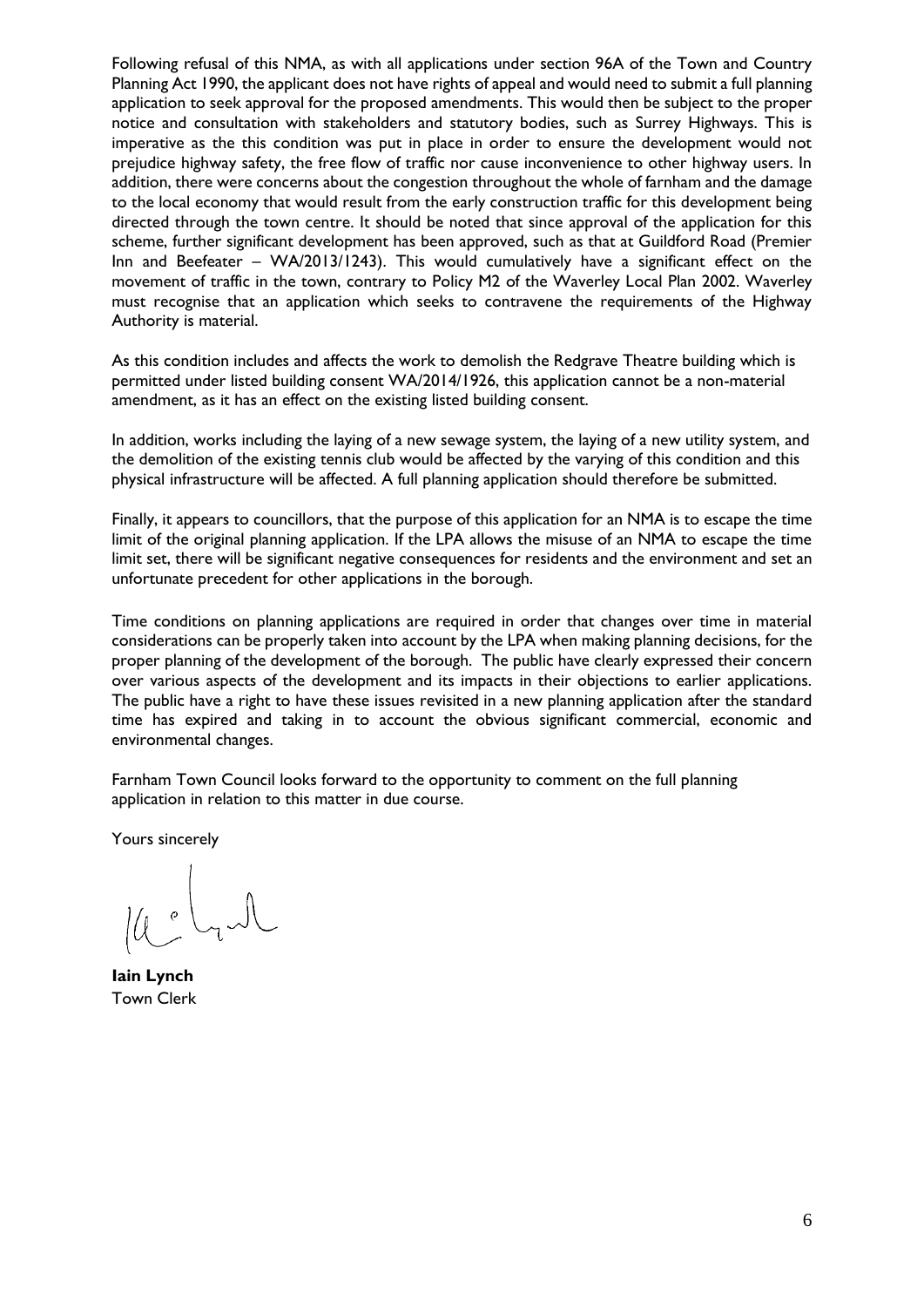#### **Amended Application 2015**

#### C025/15 **Significant Planning Applications**

The Mayor reminded members of the public that this was a meeting of Farnham Town Council in public, and not a public meeting, and that the item in question was an amendment to a planning application, but not a mechanism to revamp the original application.

Rachel Aves introduced the report at Appendix D to the agenda and outlined the changes to the original Non Material Amendment Application (NMA/2015/0036) that had been considered by the Council in March. The Council's response was attached to the agenda.

It was noted that legal advice had been sought by officers and this confirmed that there was no power to make an application under s96A of the Town and Country Planning Act 1990 unless the applicant had an "interest in land". Officers explained that as Crest Nicholson had a unilateral notice on title to the land with Land Registry and as such Crest Nicholson held sufficient interest to make an application under s96a. Members were advised that objection on the basis of failing to meet the "interest in land" criteria was not advisable.

Cllr Cockburn said that in her view although the works were less the changes had to be considered material as the bridge was felt to be an essential element when the initial application was decided. There would still be large vehicles, dust, traffic and highways safety issues.

Cllr Hill reported that he and Cllr Macleod had met with Matthew Evans at Waverley BC and that he felt the changes now proposed were not material and he felt that the NMA should be allowed.

Cllr Williamson said that he agreed with Cllr Cockburn and that the changes were material. He added that the Town Council should reference the lack of Environmental Impact Assessment for the main planning permission in their objection as it was relevant to this application.

Cllr Ricketts said the concerns of local people on traffic, congestion and air pollution should be raised, and the bridge should be built.

Cllr Blagden noted the debate was similar to the previous discussion on the NMA relating to the changes for Marks and Spencer and seemed to be an evasion of proper planning procedure. He pointed out that from his earlier career there were temporary equipment bridging options that could be put in place very quickly and be removed quickly.

Cllr Potts said that everyone agreed that a major start on site without the bridge was a 'red line'. It was important to consider how to get on site to build the bridge. Something had to be done to make a start and as a Town Councillor she supported the NMA. She felt the response should include a comment that major work could not start without the bridge, although she noted that the applicant was not asking or seeking not to build the bridge.

Cllr Macleod added that NMA applications should be considered with preceding NMA's in mind. He felt that this application, alongside the previous approved NMA applications for this site, meant that the application was considered material. Non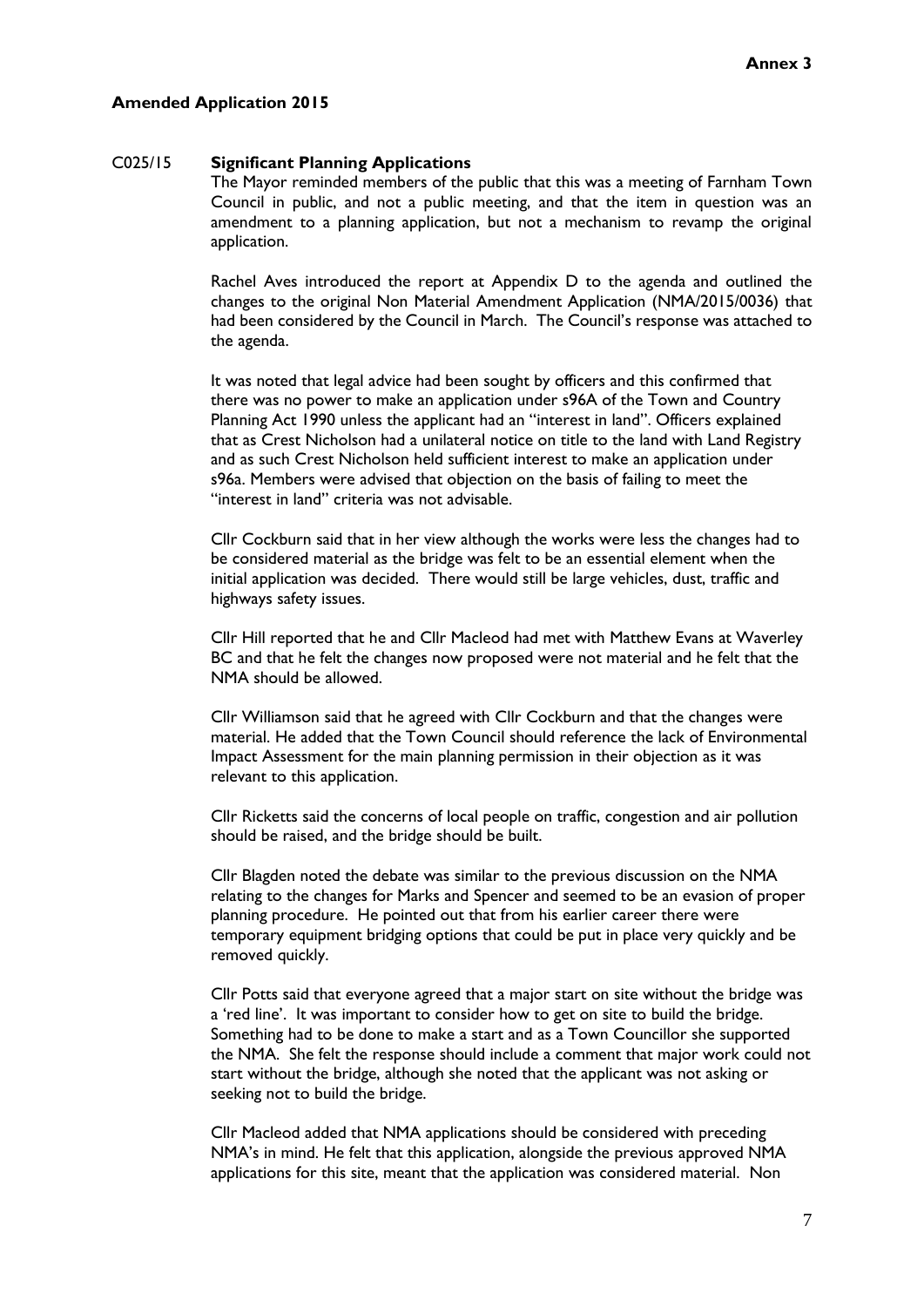Material meant trivial or unimportant. Examples of NMAs turned down in Waverley included the inclusion of a toilet in a utility room extension. The cumulative effect of the NMAs on this site were significant in comparison, including the fact that the Gostrey Centre could no longer operate on site as a result of NMA changes. He pointed out that Crest Nicholson had had six years to make a start on site but had not done so.

Cllr Ward felt the issue was between imperative and non-material. If something was imperative, it was stretching the English language to call it non-material. Cllr Ward said NMAs were designed so Planning Committees did not have to consider minor issues such as colour of bricks at the back of a development, or whether a window could be a few inches wider. If funding were in place, if the land acquisition had been completed it would be hard to object but there was a danger that the town could be blighted if the application were approved.

Cllr Fraser said that he felt the changes were very material and that the use of an NMA was devious. He felt the draft letter was excellent and could be enhanced with some minor amendments.

On a proposal by the Mayor, Seconded by Cllr Attfield Council agreed

- 1) by 13 votes to 4 that the changes proposed were Material
- 2) by 12 votes to 4 with one abstention that the lack of a bridge of some sort would have an impact on traffic and pedestrian safety. It was recognised that an equipment bridge could be utilised.

It was proposed by Cllr Ricketts and seconded by Cllr Fraser and agreed by 13 votes to 4 that the requirement for an Environmental Impact Assessment to be carried out should be raised.

Cllr Hollins-Owen arrived at this point

Cllr Macleod noted that that in the applicants' letter it was said that traffic in the Town Centre had decreased since 2006. This was not true as all traffic was increasing and estimates showed that traffic in South Street alone had increased by 35%.

#### **It was RESOLVED** *nem con* **that**

- **1) the initial objection submitted to Waverley BC in respect of the detail of the application in April 2015 be noted**
- **2) The Town Clerk prepares a further enhanced objection response based on the issues raised in the debate.**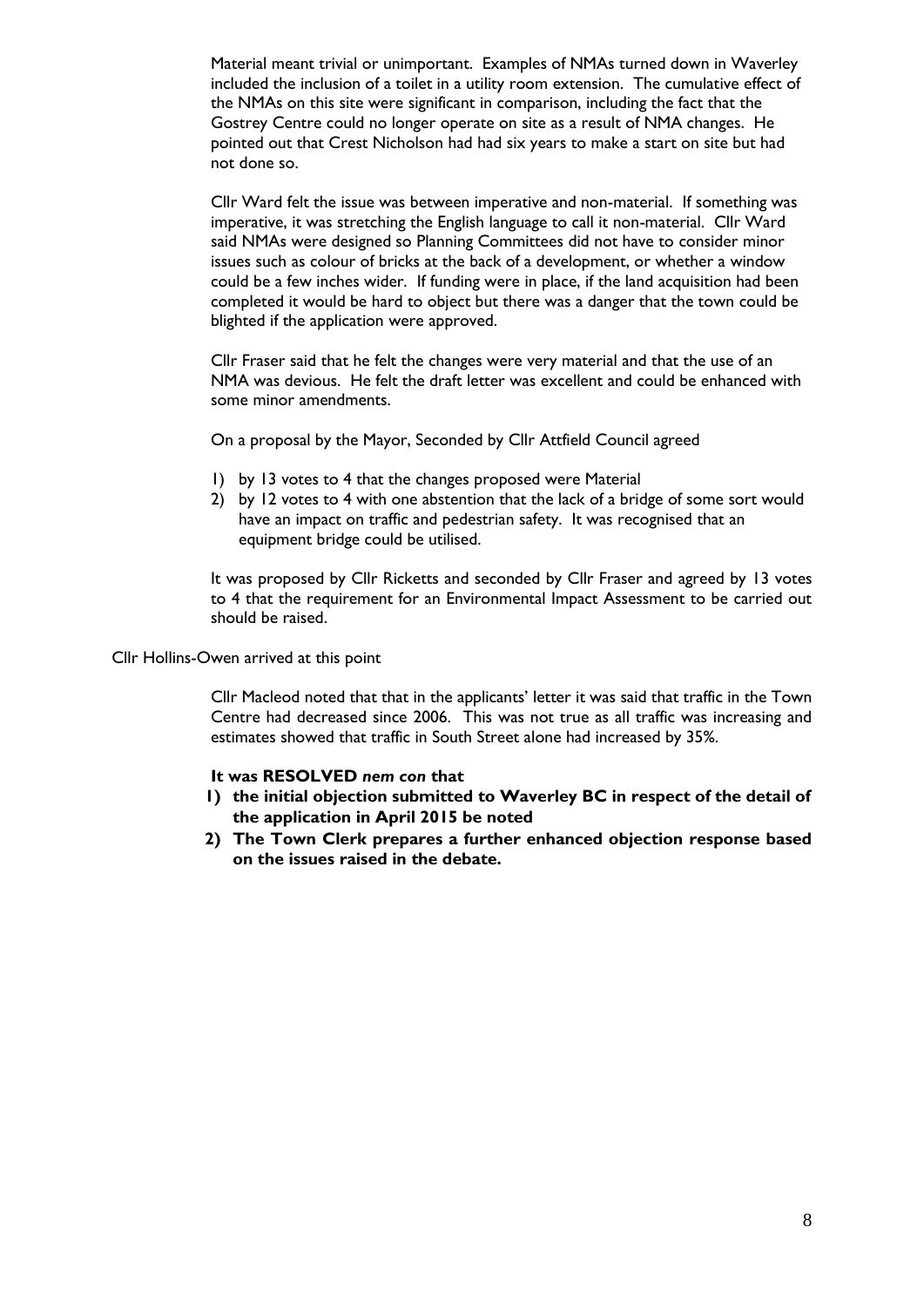

Mr Matthew Evans Head of Planning Services Waverley Borough Council The Burys Godalming Surrey GU7 1HR

**Iain Lynch Town Clerk** Telephone: 01252 712667 (Calls may be monitored or recorded) E-mail: [town.clerk@farnham.gov.uk](mailto:town.clerk@farnham.gov.uk)

10th June 2015

Dear Matthew

## **NMA/2015/0039 – Amended Plans**

Farnham Town Council considered the amended plans at its meeting held on 4<sup>th</sup> June 2015 and maintains its strong objection to the above application for a non-material amendment to vary condition 16 of planning permission WA/2008/0279.

It should be noted that this objection **does not** replace the Town Council's previous objection (attached at annex 1), but adds to some of the main concerns, in light of the amended plans submitted by the applicant. The issues raised in both letters of objection should be considered. However, it is acknowledged that comments made specifically in relation to the demolition of the Redgrave and laying of utility services are no longer applicable.

Following the changes made to this application by Crest Nicholson, the Local Planning Authority (LPA) must be satisfied that the amendment sought is non-material in order to grant an application under section 96A of the Town and Country Planning Act 1990. These provisions are typically used to allow insignificant changes in physical details of a development which make no difference to the impact of the development. This provision is wholly unsuitable for amendments of overwhelming public interest such as this, which is an application to facilitate a material start on the planning application, in order that it does not expire and prompt the need for a new application to be lodged.

Various legal and contractual conditions for the proposed development have not yet been satisfied, such as the Environmental Impact Assessment and funding for the scheme. Allowing inappropriate use of an NMA so as to enable a false material start on the site is considered irresponsible by Farnham Town Council and could be considered as negligent by Waverley BC as the Local Planning Authority. The officer's report notes comments in support of this application to the effect that the approval of this application would "allow the regeneration of the main site". This is clearly not a planning consideration and the Borough Council's objective to deliver the regeneration of this site should not influence the decision on whether or not to allow large changes though the system, inappropriately exploiting sec 96A of the Town and Country Planning Act 2009.

Farnham Town Council maintains that if this condition is varied, Waverley would appear to be conceding that its imposition of condition 16 on the 2012 application was unlawful as conditions should only be used where the local planning authority is satisfied that the requirements of the condition (including the timing of compliance) are so fundamental to the development permitted, that it would have been otherwise necessary to refuse the whole permission. With this in mind, the variance of this condition cannot be non-material and Farnham Town Council strongly objects to the variance of this condition.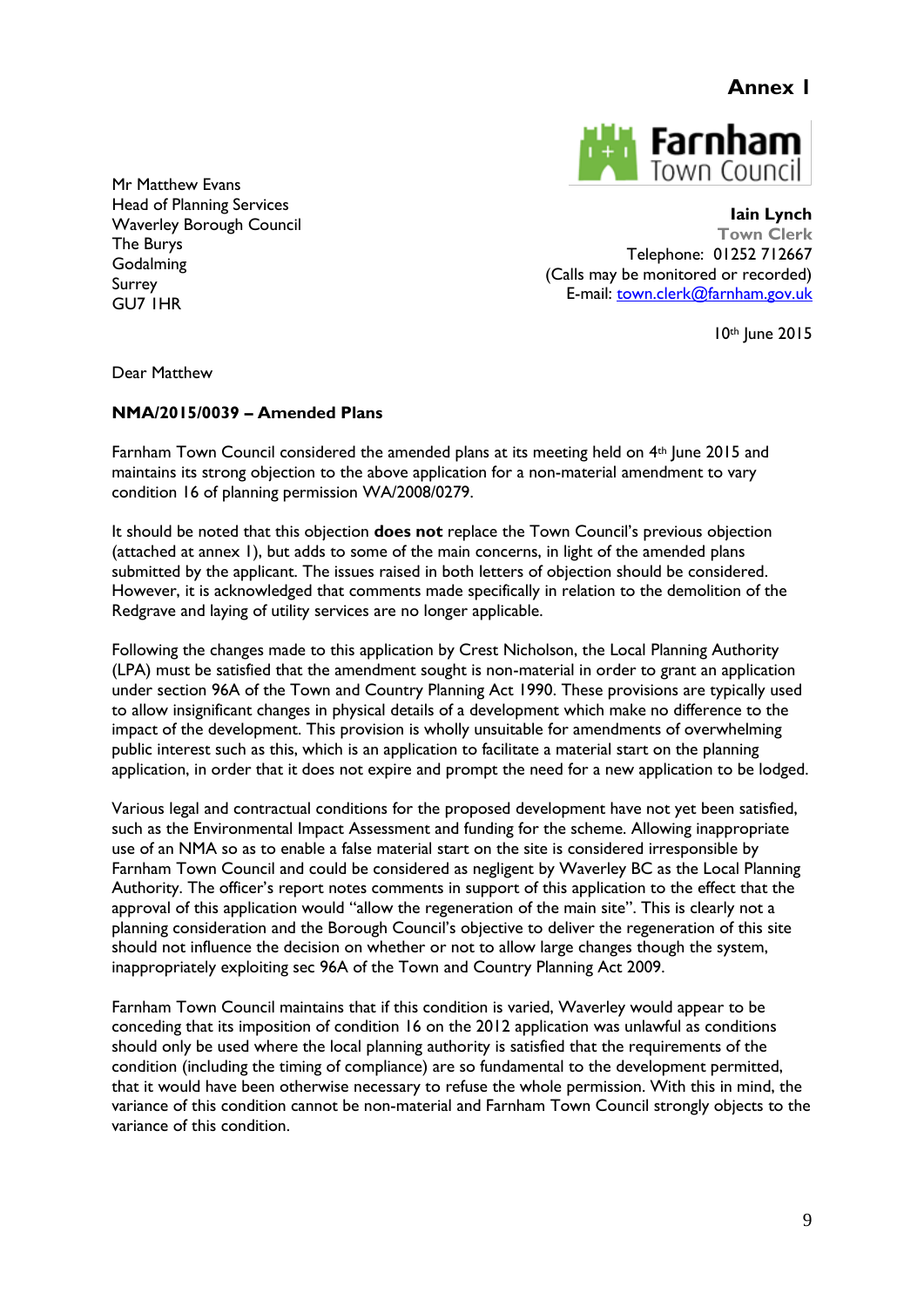The imposition of the condition prohibiting any work on site until the bridge was constructed was a material consideration agreed by the Planning Committee, when approving the scheme. It would be very surprising that it could now be considered 'non-material' and essentially render the initial concerns void.

Crucially, Farnham Town Council would like to point out that Waverley has a responsibility to consider this application's materiality whilst having regard to the changes proposed, together with any previous changes made under Section 96a. Clearly, the effect of previous NMAs, alongside this one are, cumulatively, material.

An NMA should not be used merely to allow a permission that has already been extended to be implemented, in order to avoid the need to reapply for planning permission. It has been argued that, a decision in favour of this application for a material change, using Section 96a of the TCPA 2009 would be purely to avoid a new application. The Borough Council must be very transparent and avoid confusion in its different functions and roles as landowner and development partner and as the Local Planning Authority.

Farnham Town Council formally requests that Waverley Borough Council rejects this application for a non-material amendment in accordance with good practice and planning law.

Yours sincerely

**Iain Lynch** Town Clerk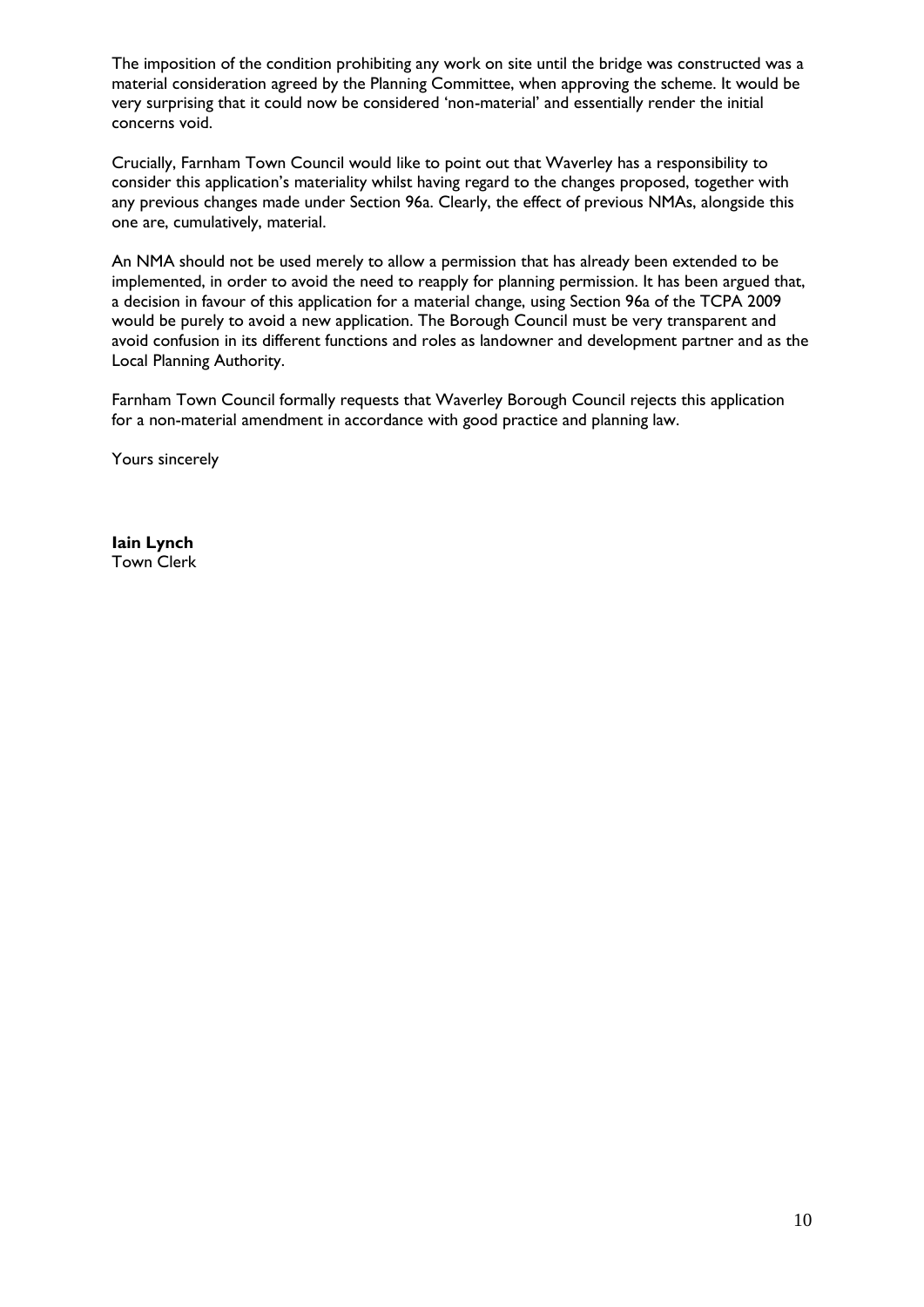# **July 2013**

Farnham Town Council's decision to object and participate in the inquiry to extinguish rights of way followed an earlier strong objection to the appropriation and loss of public open space of land at East Street, Farnham and the intention to further lease this land to a private developer for over 125 years, thus removing well-established rights and public access that had existed for almost a century.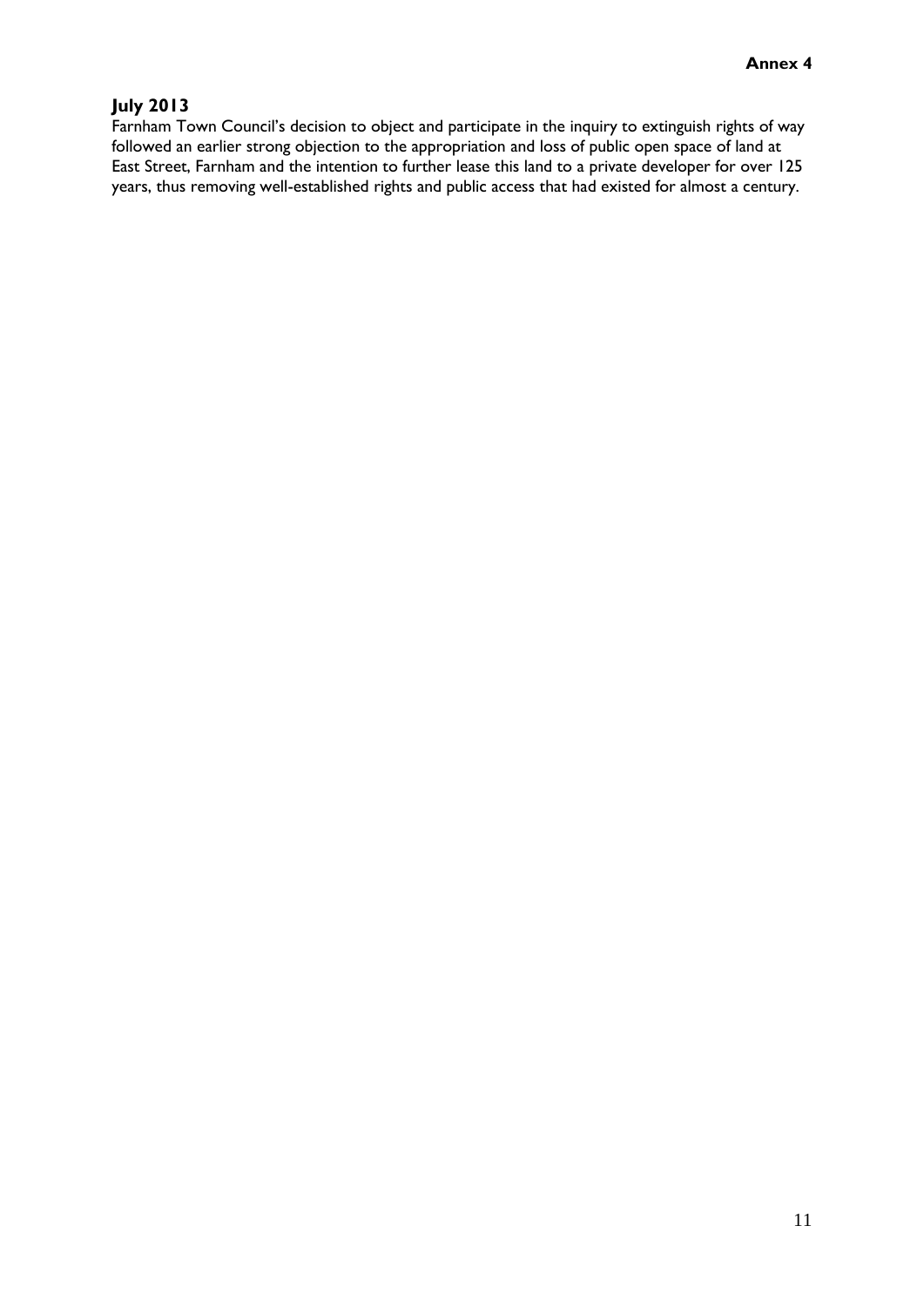# **August 2012**

# **WA12/0912 and WA/12/0911**

## **Resolution**

**At its meeting on Thursday 12th July 2012** and after discussion and consideration of the applications, informed by presentations, by Jim Duffy, Architect and Geoff Reeve of Wadham and Isherwood, Chartered Surveyor at the Planning Consultative Group on 5th July**, Farnham Town Council resolved to:**

# **a) Object to Application Waverley WA/12/0912**

On the grounds that there is substantial doubt and uncertainty as to the suitability of the current scheme to meet the future needs of Farnham and is not sustainable development. Whilst strongly of the view that positive proposals are needed to secure the timely regeneration of the East Street Area with an appropriate scheme, Farnham Town Council would wish to work cooperatively with Waverley Borough Council, landowners and developers to achieve this. Farnham Town Council regards the uncertainties of viability, design and traffic as set out in the report of the Planning Consultative Group to render the proposed development flawed and not justifying the extension of the previous permission.

# **b) Support Application Waverley WA/12/ 0911 (bridge from A31)**

On the grounds that the option of securing of a proper means of access into the site is important for any regeneration of the East Street Area

The Town Council also confirmed it was committed to working with Waverley Borough Council and others in securing development that is viable, will be sustainable, and will enhance the economic social and environmental roles of Farnham as a vibrant community.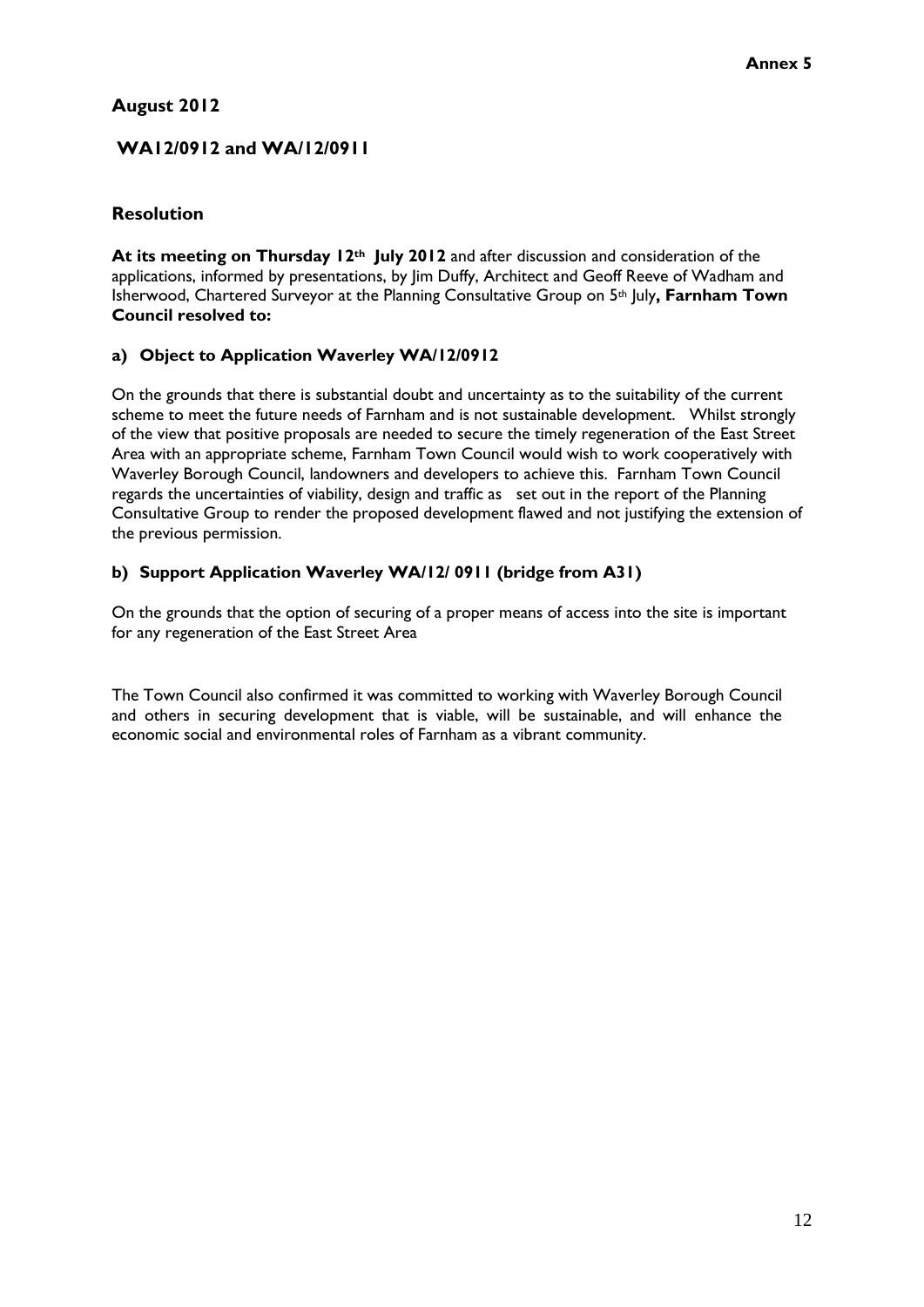# **April 2013**

Following discussion at Council it was resolved that FTC would set out is concerns over the CPO of the Marlborough Head and that the Council should work with the Farnham Interest Group's solicitor.

"C105/12 After further discussion, **it was resolved** *nem con* **that:**

- **1) Officers, supported by the Infrastructure Planning Group and Chair of the Planning Consultative Group, should prepare a Statement of Farnham Town Council's position in relation to East Street, buildings and Open Space affected by the CPO Inquiry;**
- **2) Officers work with other Farnham representatives at the Inquiry to avoid duplication."**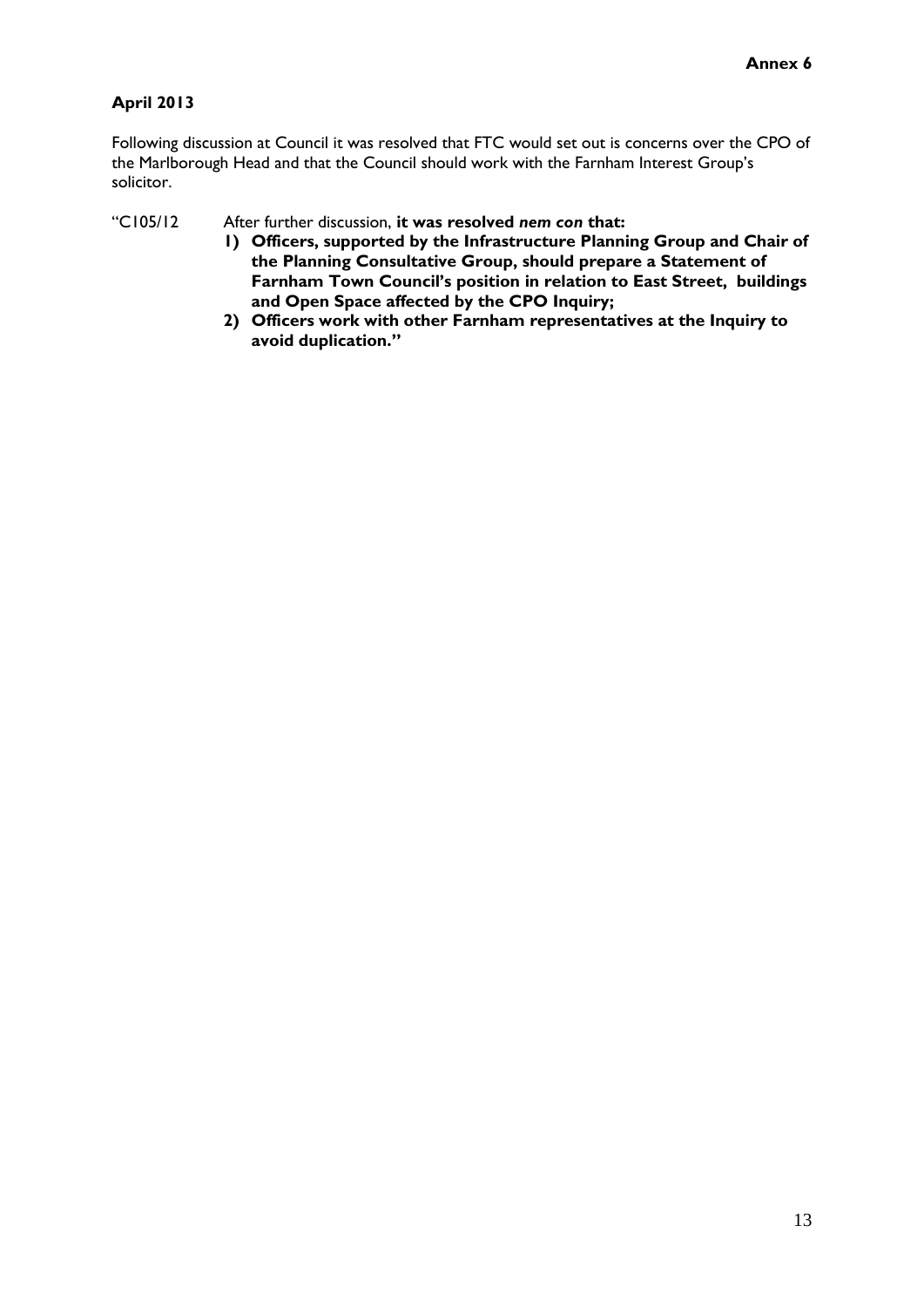**Marlborough Head CPO Inquiry** (Extract summarising the Town Council's position from the Report of the Inspector Mr C J Ball. NPCU/cpo/r3560/70501)

#### **Farnham Town Council**

134. The Town Council raises serious concerns over the scale and mix of the scheme; adverse air quality implications; the loss of a key building (the Marlborough Head) adjacent to the Conservation Area; loss of open space and public rights of access; inadequate infrastructure and parking; and viability (NQ4.1.1,NQ4.3).

135. Need for Development The Town Council accepts that land at East Street, Farnham requires appropriate development to enhance the area and town centre, and further accepts that land assembly to achieve a development is required (something the Borough Council has been pursuing for many years). However, the Town Council has a number of concerns on aspects which are considered to be detrimental to the economy and social and environmental well-being of Farnham.

Some are longstanding such as the need to retain the Marlborough Head (2004); whilst others such as concerns over viability are more recent (2012), and based on input from expert advisors (NQ4.1).

136. The Town Council is the voice of the local community and in determining its policy has represented the views received from the people of Farnham (NQ4.2.1).

The Town Council recognises that there is inevitably a range of views on the scheme and considerable frustration at how long it has taken to develop the area. However there is real concern over the loss of public space and rights of access, losing genuine open space to public realm corridors in a development; and giving away public land with rights to permissive access at the whim of a private developer.

137. Air quality There are genuine concerns over the breach of air quality standards in central Farnham and failures to follow required Defra practice, despite the recommendations of the Council's own Air Quality officer (NQ4.4.3). The proposed development, which will proceed should the CPO be granted, would cause further exceedances in the air quality standards, both in terms of degree and location. Air quality is required to be an over-riding consideration. The planning process has not been undertaken on this basis as the flawed air quality assessments to date significantly under-predict the impact of the development.

138. The CPO and the associated development would not improve the environmental well-being of the area. The air quality assessment undertaken to support the original planning application in 2008, was based on a model that did not correlate to the monitored data and significantly under-reported the impact of the development. There have been a number of air quality assessments regarding the development, and each was flawed as demonstrated in NQ4.4, NQ4.4.1, & NQ4.4.3. The current proposed purpose would not serve to improve air quality in Farnham. Further efforts should be made by the Borough Council to reduce acknowledged poor air quality. Development should not be allowed to proceed and the CPO should not be permitted until a revised air quality assessment, based on a revised model that has been correlated to the current monitoring data, has been carried out (NQ4.4).

139. The Marlborough Head Town Council policy is to "retain the Marlborough Head Public House as a landmark" (NQ4.1). The loss of the existing building and public house role would be detrimental to the character of the conservation area. Despite being directly adjacent, the replacement building on Plot 5 would not enhance the conservation area or its setting, contrary to s72 of the Planning (Listed Buildings and Conservation Areas) Act 1990 and local planning policies. Whilst it is recognised that the scheme would offer social opportunities to some extent through the (albeit reduced and limited) public realm land and restaurants, the removal of the Marlborough Head (Plot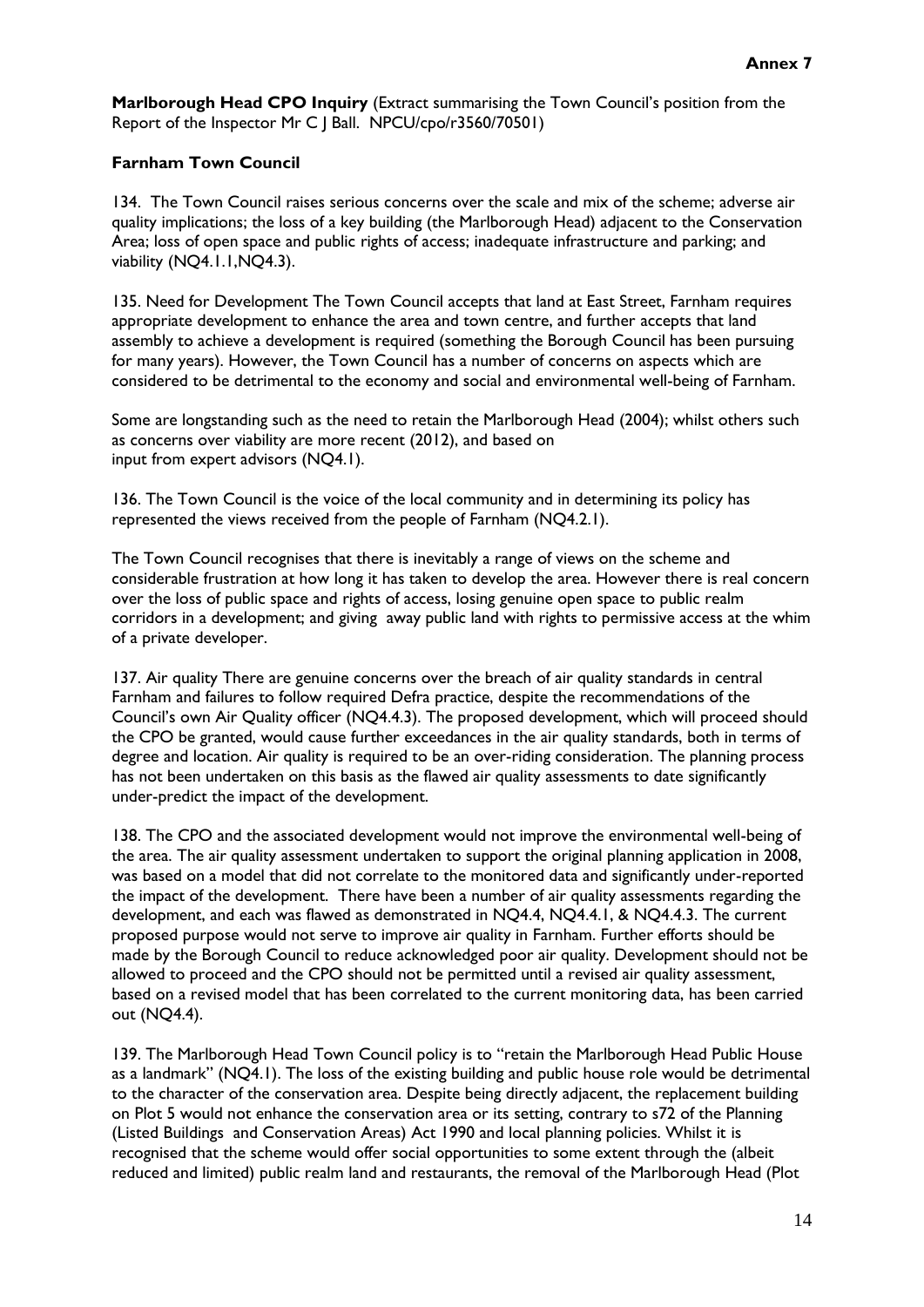5) would reduce social opportunity, with no apparent proposal to replace this type of venue within the scheme. It is felt that integrating the Marlborough Head into a smaller scheme would be more beneficial towards improving social well-being in the town.

140. Much has been made at the inquiry of the impossibility of delivering the regeneration of East Street without this building. That concept is plainly not correct. A number of changes to the development proposals have been made over the years to deliver an improved scheme or because key partners withdrew. Recent significant changes have been made under non-material amendment provisions, and the exclusion of the Marlborough Head from the scheme should not pose any greater challenge but would bring community and environmental benefits. The Framework requires that development should "reflect the individuality of the Town Centres" and "be sensitive to the defining characteristics of the local area": the retention of the Marlborough Head would help achieve this.

141. Public Access and open space The Town Council has been very concerned about the loss of rights of public access on the development. The site, purchased by the former Farnham UDC in 1920, has been used as pleasure grounds and public gardens to which the public has enjoyed a right of uninterrupted access for over 90 years. The extinguishment of public rights-of-way through the development and along riverside walks, with this public right replaced by a 'permission' managed by a private developer through a 125 year lease is of great concern, and impacts on the human rights of residents. The appropriation of public space land was undertaken under Local Government Act 1972 provisions and agreed by the Borough Council, seemingly incorrectly, as the Council stated the land would still be held for the same 'public realm' purposes after appropriation.

142. Local Economy At present the town is well-balanced. Primary retail provision is situated within the adjacent Conservation Area, while East Street and the shops in the Woolmead continue to offer secondary retail provision. There is easy access to all areas, with a network of footpaths and yards and no single area is disadvantaged. If the current scheme is completed without changes, there is a real possibility that the town centre would not only be divided but that the Conservation Area would be seriously harmed. There are few natural links remaining between this East Street scheme and the existing town centre (NQ4.3).

143. The inquiry has heard that the implementation of the proposed scheme would divide the town's retail areas and that the split of the town would adversely affect the balance with an inadequate road system and no improved infrastructure. The segregation of the historical part of the town centre (i.e. Castle Street, Downing Street, etc.) from the development would adversely impact on the market-town character and the unique selling point of Farnham would be diminished. With less permeability and with the access points planned, the older part of the town may become isolated and, with the anticipated congestion, less attractive (NQ4.2).

144. Farnham is a distinctive craft town with a University of Creative Arts and a long tradition of small independent businesses. The new development should complement the town not divide it. Overall it does not seem as though the change of scenario – evident, since the current scheme was conceived, as a result of the economic climate, neighbouring developments and changes in retail and residential markets - has been recognised (NQ4.1). As such, evidence has been put forward questioning whether the current proposal is financially viable (NQ4.4,NQ4.3).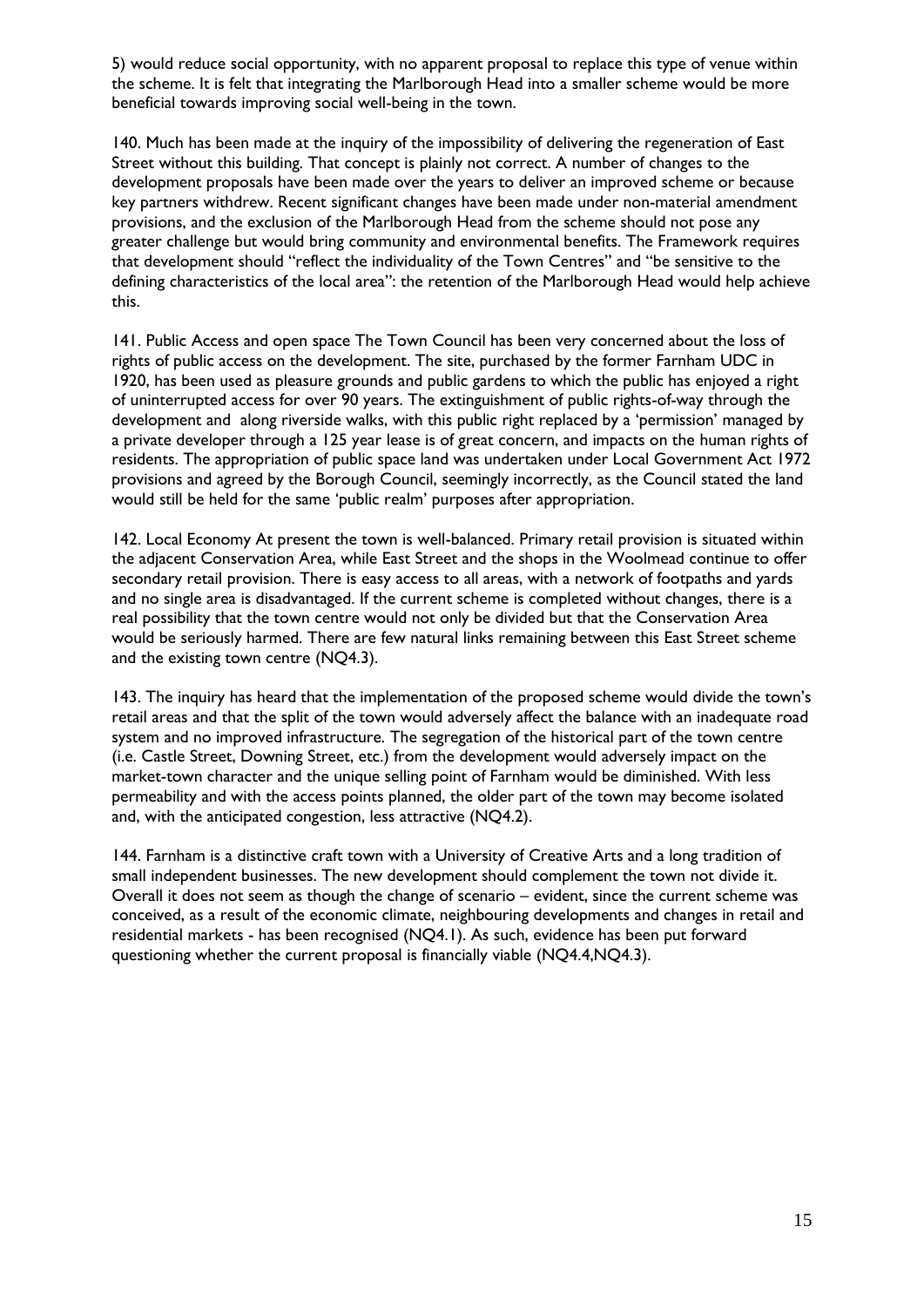# **2008**

When planning permission for the East Street redevelopment was granted in 2008 Waverley Borough Council received 5,833 objections and 25 expressions of support.